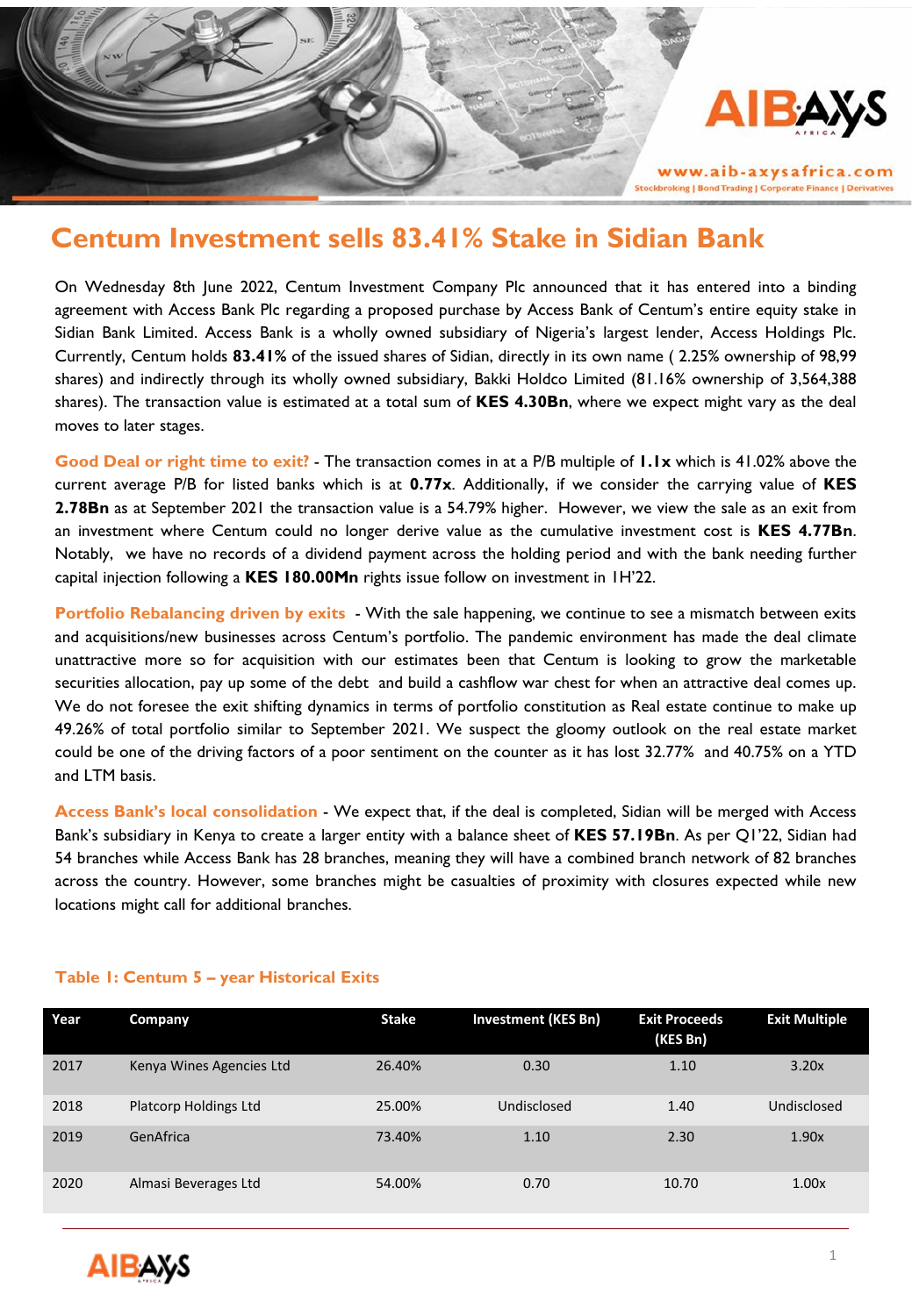#### **Table 2 : Q1'22 Results Analysis**

| <b>Unaudited Financials</b>           | <b>Sidian Bank</b><br>Q1'22 (KES Mn) | y/y Growth | <b>Access Bank</b><br>Q1'22 (KES Mn) | y/y Growth  |
|---------------------------------------|--------------------------------------|------------|--------------------------------------|-------------|
| Interest income from loans            | 655.79                               | 13.82%     | 85.63                                | $-22.86%$   |
| Interest income from Gov't securities | 313.40                               | 65.50%     | 146.51                               | 52.27%      |
| Interest income                       | 971.96                               | 26.36%     | 266.62                               | 22.18%      |
| Interest expense                      | 604.16                               | 39.20%     | 102.25                               | 141.46%     |
| Net Interest Income                   | 366.80                               | 9.69%      | 164.37                               | $-6.54%$    |
| Total non-interest income             | 445.39                               | 18.21%     | 201.20                               | 100.23%     |
| Loan loss provision                   | 95.00                                | 153.35%    | $\mathbf 0$                          | $-100.00\%$ |
| Total operating income                | 812.19                               | 14.20%     | 365.56                               | 32.28%      |
| Total operating expenses              | 644.55                               | 17.53%     | 256.86                               | 34.86%      |
| PBT                                   | 167.64                               | 2.99%      | 108.71                               | 26.57%      |
| <b>PAT</b>                            | 117.35                               | 2.99%      | 108.71                               | 26.57%      |
|                                       |                                      |            |                                      |             |
| Loans and advances                    | 23,317.91                            | 13.31%     | 3,352.95                             | 9.22%       |
| Deposit liabilities                   | 26,747.97                            | 15.94%     | 9,227.56                             | 29.48%      |
| <b>Gross NPL</b>                      | 2,835.46                             | 17.93%     | 164.62                               | 6.06%       |
| Course: Company Pologeos, AID AVVC    |                                      |            |                                      |             |

Source: Company Releases, AIB-AXYS

#### **Below are key observations from two banks Q1'22 unaudited results:**

- **Net Interest Income** Sidian's NII grew faster ( +9.69% y/y) compared to Access Bank's decline (-6.54%) better performance from Sidian was driven by a 6.50% y/y growth in interest from government securities despite a rise in cost of deposit mobilization. Access bank recorded a decline interest from loans and higher cost of deposits. Sidian YIEA was at 6.57% while Access was at 2.98% with expensive deposits causing margin pressure.
- **Non- Interest Income** Access bank doubled the non-funded income to **KES 200.20Mn** driven by foreign exchange gains compared to Sidian bank's growth (+18.21% to **KES 445.39Mn**). Continued use of alternative channels has seen players in the banking sector continue diversifying their sources of non-interest income.
- **Loan Loss provisioning** Sidian went against industry practice by raising the loan loss provisioning by 153.35% y/y to **KES 95.00Mn** at a time when sector players are reducing provisioning after risks posed by the pandemic continue to fade. Access Bank maintained a zero provision despite the gross NPLs increasing 6.06% y/y.
- **Profit After Tax** Access recorded the higher growth (+26.57%) in net income to **KES 108.71Mn** against Sidian's **KES 117.35 Mn** (+2.99% y/y growth), despite a higher increase in operating expenses . On an ROE basis Access has a higher 6.56% compared to Sidian's 2.40%. However, this was still below the listed bank's average of 17.43%.
- **Loans and Deposits** Sidian had the higher growth in both Loans and also deposits as it is also larger in terms of branch network. Both will have a combined loan book and customer deposits of **KES 26.67Bn** and **KES 35.97Bn**, respectively, taking the combined loan to deposit ratio to 74.15%.
- **Asset Quality** NPL ratio for both was below the current industry average of 14.10% with Sidian at 12.16% with Access at a healthy 4.90%. However, both recorded growths in Gross NPLs with Sidian at 17.93% to **KES 2.83Bn** compared to Access Bank's 6.06% increase to **KES 164.62Mn**.

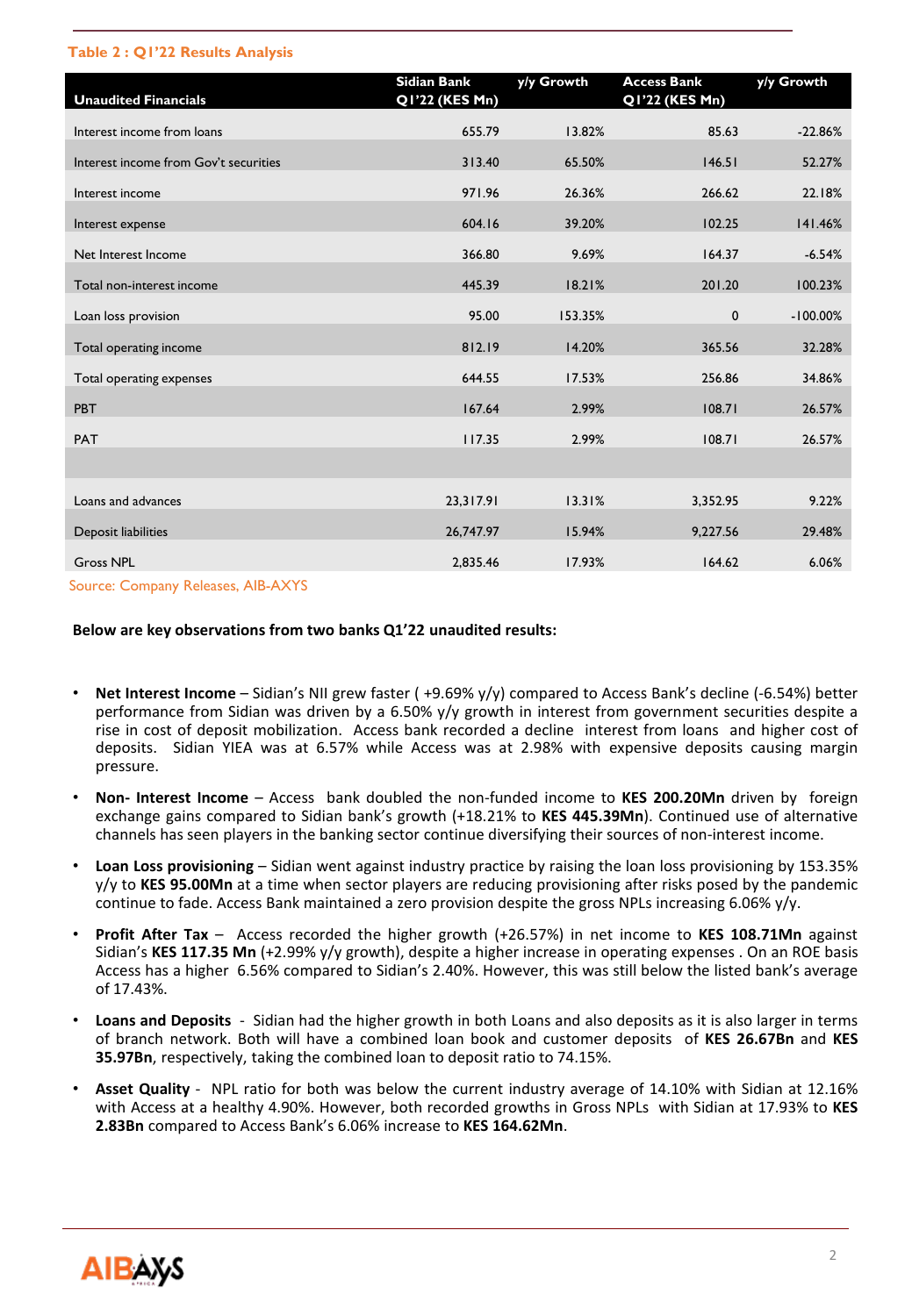**Graph 1: Centum 1-Year Share Price Movement** 

## 20.0 18.0 16.0 14.0 12.0 10.0 8.0 CENTARY 211-112 Arize of the A.Agr.71 All Avere Ave **A** Sep 21 Ave ∿ **All May**



#### **Positioning in the banking sector in Kenya?**

### **How will the divestiture from Sidian affect Centum?**

- Sidian was part of Centum's focus to exit the low and nondividend paying assets in order to invest the proceeds to higher cash flow generating assets and debt redemption
- We foresee the sale of its stake in Sidian means Centum continues to build its liquidity. The cash from the transaction allocated to partly offset Centum's outstanding borrowings of **KES 26.13Bn** as at 1H'22, while the rest will be invested in cash generating assets such as marketable securities which stood at **KES 7.89Bn** in 1H'22, in line with Centum 4.0 Strategy. We believe that economic pressure from the pandemic is likely to expose high quality and relatively cheap targets across various sectors which Centum can accumulate.
- Following the announcement the counter has lost 4.90% to trade at **KES 9.51**. The company continues to trade at below the Net Asset Value (NAV) with the current price been a 84.68% discount from the **KES 62.09** NAV as at 1H'22. Sidian was contributing around 6.80% to the total NAV and investors might be pricing-in the exit. Therefore, we maintain our **SELL** recommendation, in the near term, as we monitor the company's performance in the coming reporting cycles.
- Both Sidian and Access Bank are currently tier-three banks and the combination will see the merger become the largest tie-three lender with **KES 57.19Bn** worth of assets and a loan book of **KES 26.67Bn**. However, we do not expect any significant change in market share as the new entity will struggle to wrestle market share from Tier I and Tier II lenders. Acquisition of Sidian is a follow up to the acquisition of Transnational bank earlier in 2019 which paved way for entry into the Kenyan market.
- Access Bank Group Plc is one of the largest banks in Nigeria with a balance sheet of KES 3.30Tn and operations in 23 other markets across several continents. Therefore, we expect a major capital injection in the new entity .
- Market dynamics pressure brought by increased regulation, tough operating environment and the pandemic have created an increased need for consolidation among Kenya's smaller lenders. We are likely to continue seeing further acquisitions and consolidations as banking sector players seek larger and more capital stable institutions.

| Sector                    | Company                  | Stake (%) |
|---------------------------|--------------------------|-----------|
| <b>Financial Services</b> | <b>NABO Capital</b>      | 100.00%   |
|                           | <b>ZOHARI Leasing</b>    | 100.00%   |
| Education                 | Longhorn Publishers      | 60.20%    |
| Manufacturing             | <b>ISUZU East Africa</b> | 17.82%    |
| <b>Real Estate</b>        | Centum RE                | 100.00%   |
|                           | <b>Two Rivers</b>        | 58.33%    |
| Catering and Hospitality  | <b>NAS SERVAIR</b>       | 15.00%    |
| Security                  | <b>Tribus</b>            | 80.00%    |
| Agriculture               | Greenblade Growers Ltd   | 100.00%   |
| Power                     | Akiira Geaothermal       | 38.00%    |
| Information Technology    | TierData                 | 100.00%   |

## **Table 3 : Centum's Remaining Portfolio**

Source: Centum H1'22 Results